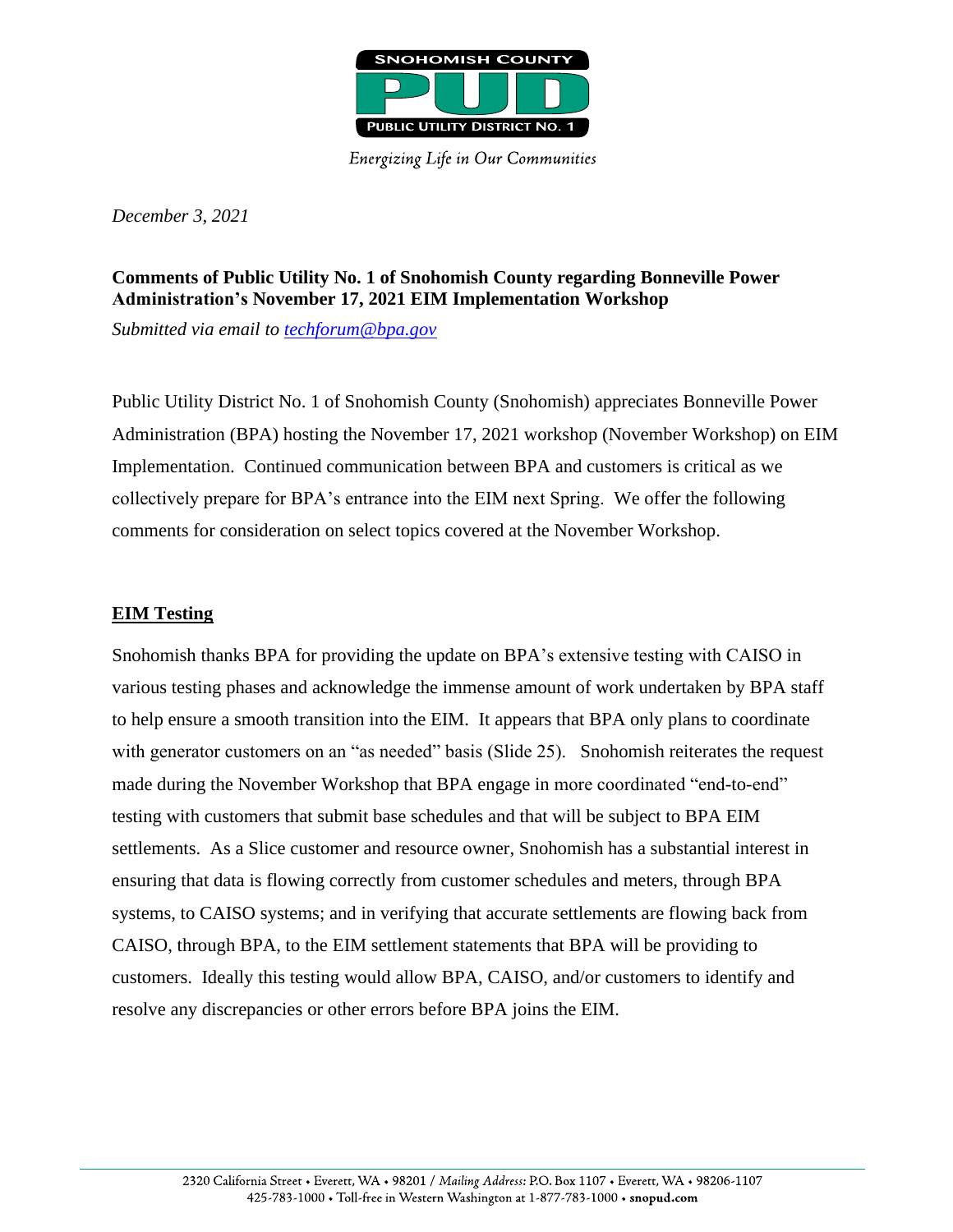Comments of Public Utility District No. 1 of Snohomish County December 3, 2021 Page **2** of **5**

## **EIM Settlements**

Snohomish thanks BPA for providing the progress update on EIM settlements. Snohomish is developing an automated shadow settlements process to help us validate the large volume of EIM settlements data expected. We were disappointed to learn that settlements configuration, including finalizing the format of the settlement statement has been delayed. As requested in the November Workshop, we ask that BPA provide customers with updated draft settlement statements at the earliest date(s) possible in order to facilitate our shadow settlement development work and to minimize the number of changes we will need to make during the short window between the release of the final settlement statement format and EIM go live.

During the November Workshop, Snohomish and other customers made several other settlements-related requests that we would like to restate here:

- We appreciate BPA staff's willingness to post a master list of EIM nodes within the BPA footprint. We request that BPA notify customers through Tech Forum or other means with the location of this posting when it is made available.
- At the November Workshop, BPA staff indicated that EIM Entity customers can have access to CAISO's CMRI portal. We believe that some information available in CMRI will be useful in our shadow settlement validation. Our understanding is that CMRI access is through the EIM Entity. We request that BPA provide timely information on this process in order to facilitate our validation development.
- During this November Workshop and in comments made during the implementation workshop series last Spring, Snohomish requested that settlements data be made available through an API to facilitate data transfer into customer systems. Snohomish appreciates BPA staff's continued consideration of this request and hopes that even if not available at EIM go-live that it can be revisited at a later date.

## **EIM Reporting**

In comments to prior workshops and to the draft closeout letter, Snohomish has consistently advocated for BPA to report on EIM-related metrics to enhance the transparency of BPA's EIM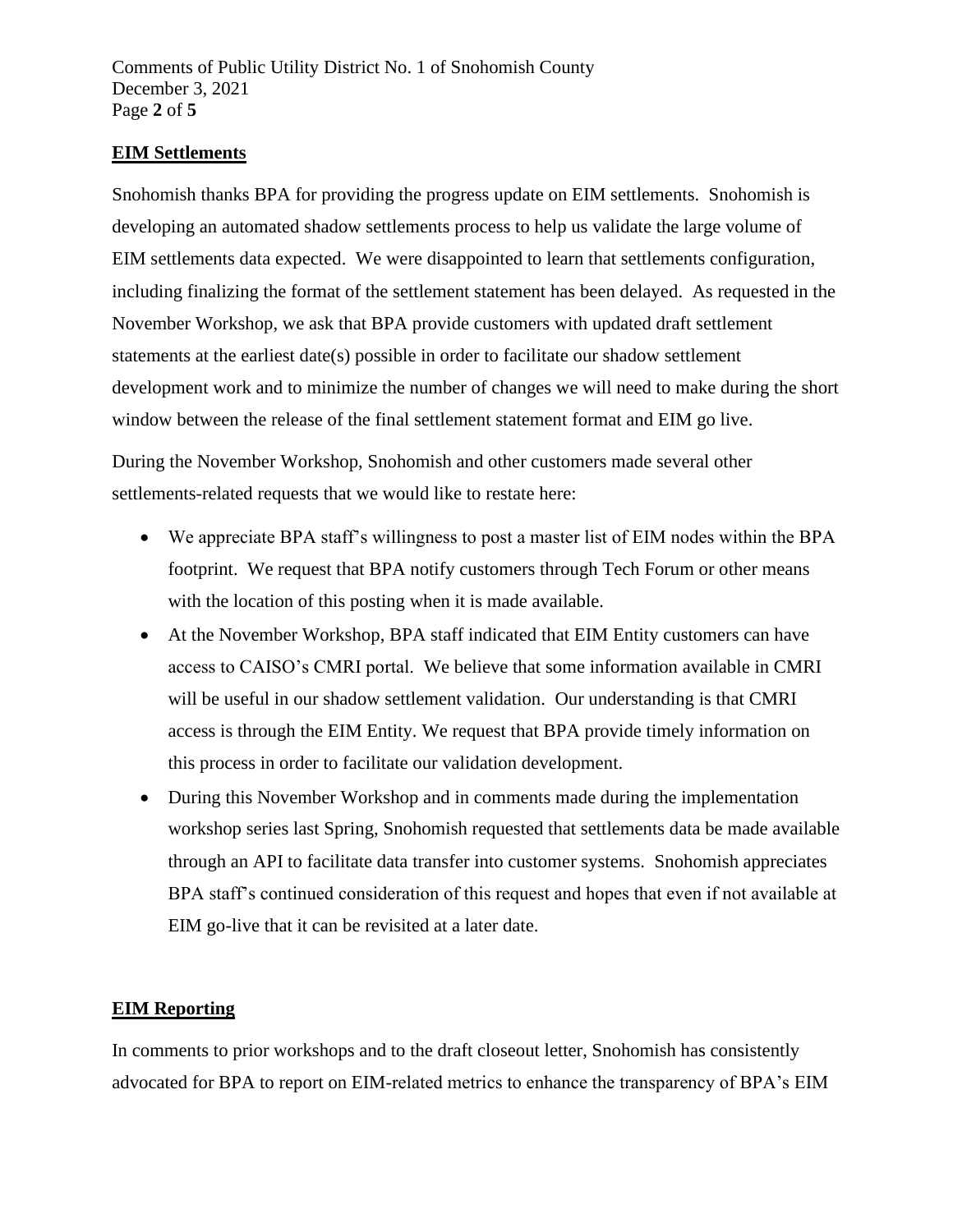Comments of Public Utility District No. 1 of Snohomish County December 3, 2021 Page **3** of **5**

participation. We appreciate that developing specific metrics ahead of actual EIM participation may be challenging, and we are glad to see BPA continuing to engage with customers on this topic in the midst of preparations to join the market. It is helpful to have a reporting plan laid out in the workshop as a starting point. In the Final EIM Close-out Letter, BPA stated that it intends to engage with customers and constituents in a report-out development process which "will involve an iterative process of proposals and customer feedback." It is Snohomish's expectation that the reporting discussion at the November Workshop was the start of that iterative process to develop EIM reporting metrics and the plan laid out does not represent a final determination by BPA.

Snohomish supports PPC's comments on this topic and offers some additional input for consideration on certain metrics.

### Phase 0 Metrics – BPA does not plan to pursue reporting

### *Asset Controlling Supplier (ACS) emission factor*

Snohomish appreciates BPA's commitment to pursue more frequent reporting on its ACS emissions factor than annually. Snohomish understands that BPA intends to pursue this reporting outside of the scope of EIM reporting because some factors related to ACS reporting may be outside of the scope of BPA's EIM participation. Snohomish requests BPA include in that reporting an assessment of how BPA's EIM participation, including decisions to allow its generation to be deemed delivered to California, has impacted BPA's ASC emissions factor.

In the EIM Closeout Letter, BPA stated that it would monitor the costs and benefits of selling into California through the EIM and would only opt to sell into California when conditions warrant.<sup>1</sup> Information on the impact of EIM participation on BPA's ACS emissions factor (which directly impacts the emissions attributed to BPA's power customers, some of whom, either now, or may in the future, incur additional utility financial costs to offset carbon) will be beneficial to customers who may wish to: (1) provide input into BPA's assessment of whether the monetary benefits of selling into California outweigh additional emissions attributions;

<sup>1</sup> Final EIM Close-out Letter, September 27, 2021,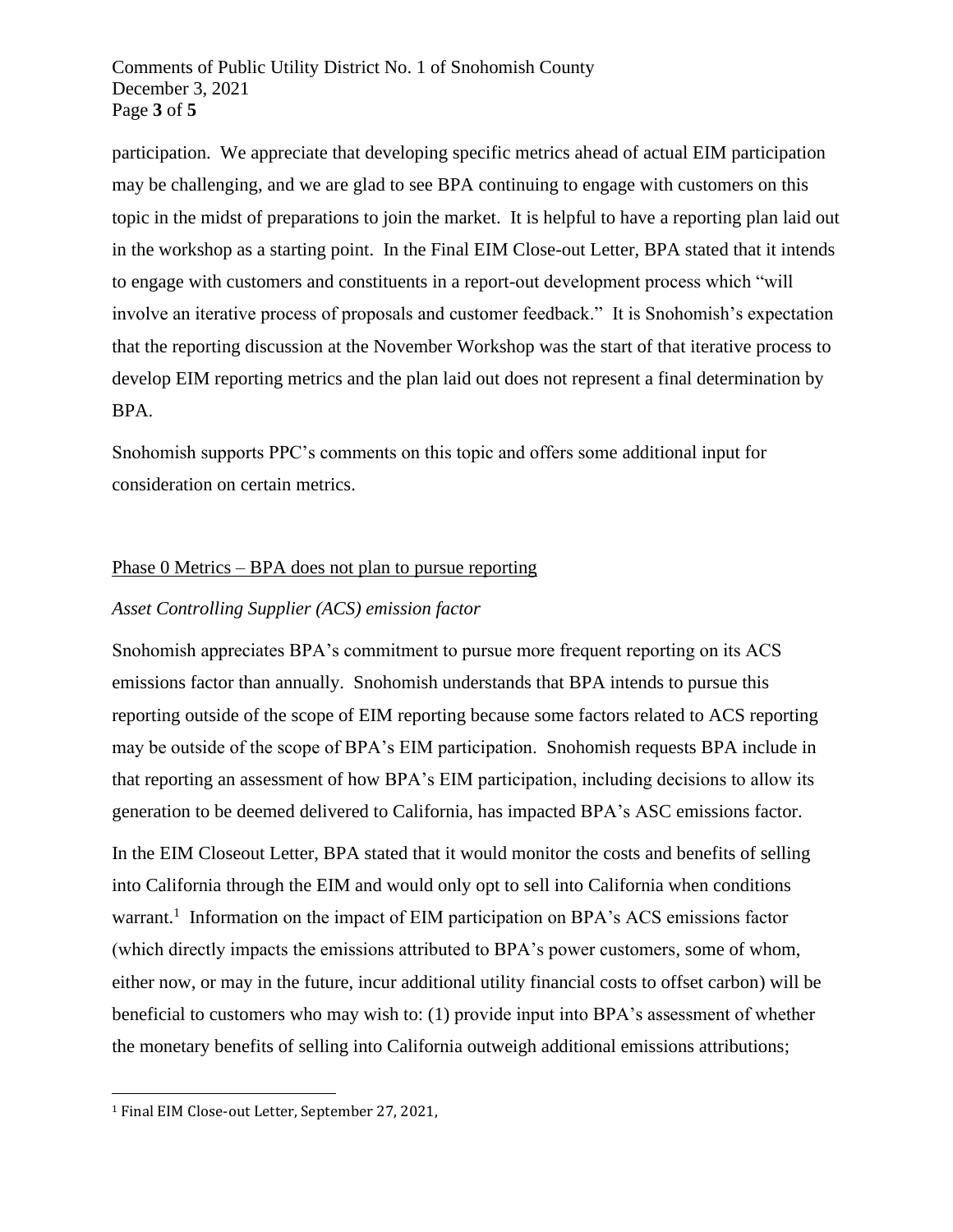### Comments of Public Utility District No. 1 of Snohomish County December 3, 2021 Page **4** of **5**

and/or (2) engage in CAISO discussion on GHG accounting including the forthcoming CAISO EDAM stakeholder process.

#### *Load forecast used for resource sufficiency balancing test*

BPA states that it does not intend to share whether it is using a CAISO or BPA load forecast for the BPA balancing authority area for the purpose of the resource sufficiency balancing test. The forecast selected in a given hour has a direct impact on whether BPA passes the balancing test; use of the CAISO forecast eliminates any risk of failure. Snohomish recognizes that there may be other considerations, such as forecast accuracy, that might lead BPA to choose not to balance to the CAISO forecast and fully supports BPA as the best party to make that determination on an hour-by-hour basis. That said, transparency in this topic is of interest to Snohomish as a scheduling customer with potential exposure to an allocation of any over- or under-scheduling penalties. Snohomish fully intends to schedule to its own best forecast, but like any other utility will face load forecast error. Whether or not Snohomish is penalized for such error is in part a function of which forecast BPA chooses for the balancing test.

BPA cited CAISO's new RSE report as a potential source of information. Snohomish has reviewed this report, which contains useful information. However, it appears to focus on the flexible ramping sufficiency test and the bid range capacity test, with no information on the balancing test. Snohomish appreciates BPA's willingness to provide the frequency of passing the RS balancing test among the Phase 1 metrics. Snohomish suggests BPA also consider providing information about the accuracy of the BPA forecast relative to the CAISO forecast, or frequency that BPA chooses to utilize the CAISO forecast. This information would be particularly useful context during periods BPA has a large number of balancing test failures.

#### Phase 1 Metrics – BPA commits to reporting within 6-months of EIM go-live

Snohomish appreciates BPA's responsiveness to customer requests by committing to report on these items and looks forward to a more detailed discussion on these reports.